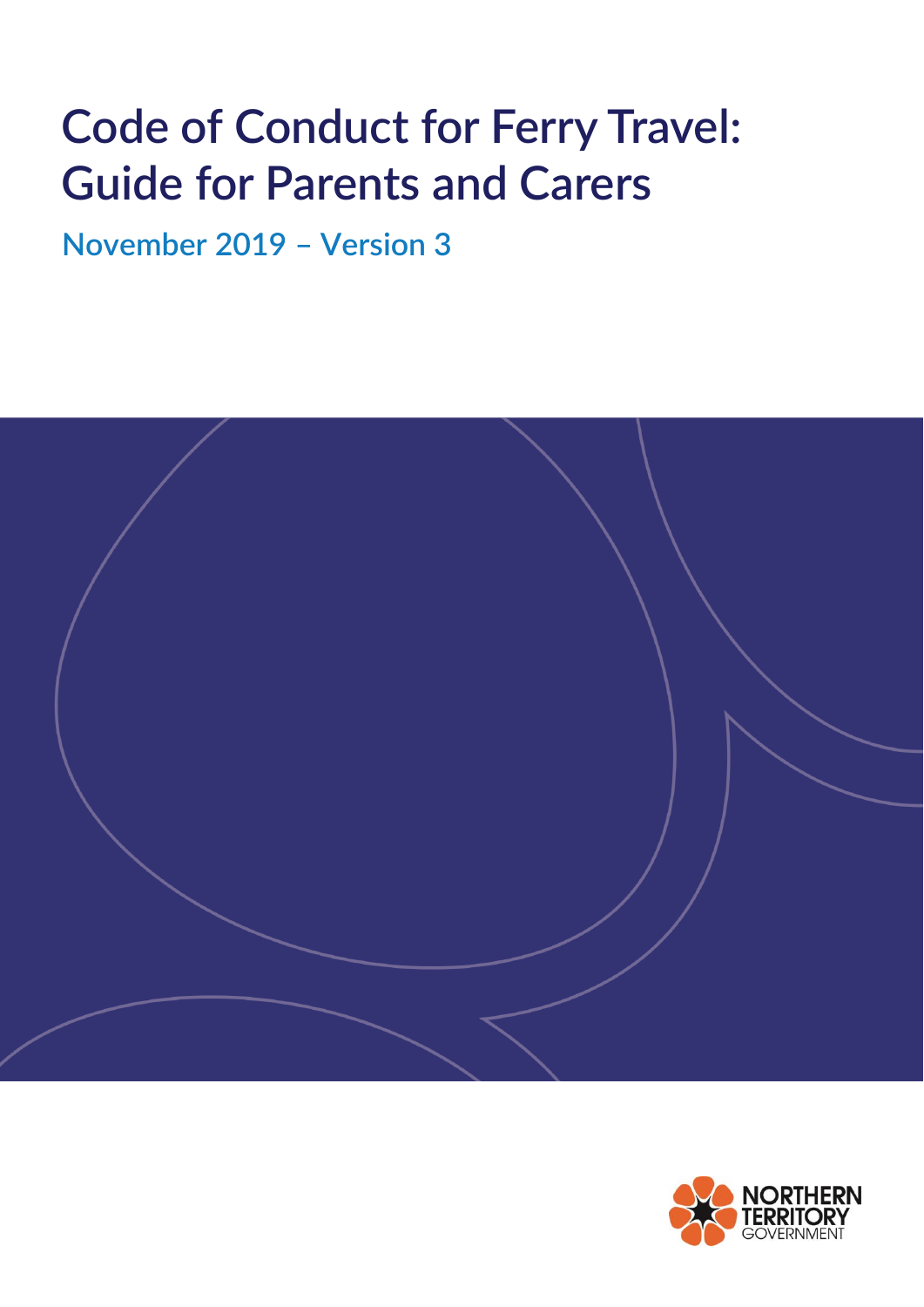| Document title         | Code of Conduct for Ferry Travel: Guide for Parents and Carers                                                      |  |
|------------------------|---------------------------------------------------------------------------------------------------------------------|--|
| <b>Contact details</b> | Passenger Transport Branch<br>Department of Infrastructure, Planning and Logistics<br>Northern Territory Government |  |
| <b>Approved by</b>     | Bernie Ingram, Director of Passenger Transport                                                                      |  |
| Date approved          | 8 November 2019                                                                                                     |  |
| Document review        | Three years                                                                                                         |  |
| <b>TRM</b> number      | DDPI2008/3594                                                                                                       |  |

| <b>Version</b> | <b>Date</b>   | <b>Author</b>       | <b>Changes made</b>                                                                                                                                               |
|----------------|---------------|---------------------|-------------------------------------------------------------------------------------------------------------------------------------------------------------------|
| 3              | November 2019 | Passenger Transport | Students prohibited from using devices to<br>record images or audio. Obligation to<br>report misconduct of other students to<br>skipper, parent/carer or teacher. |
|                |               |                     |                                                                                                                                                                   |
|                |               |                     |                                                                                                                                                                   |

| <b>Acronyms</b> | <b>Full form</b>                                     |
|-----------------|------------------------------------------------------|
| <b>DIPL</b>     | Department of Infrastructure, Planning and Logistics |
| <b>NTG</b>      | Northern Territory Government                        |
|                 |                                                      |
|                 |                                                      |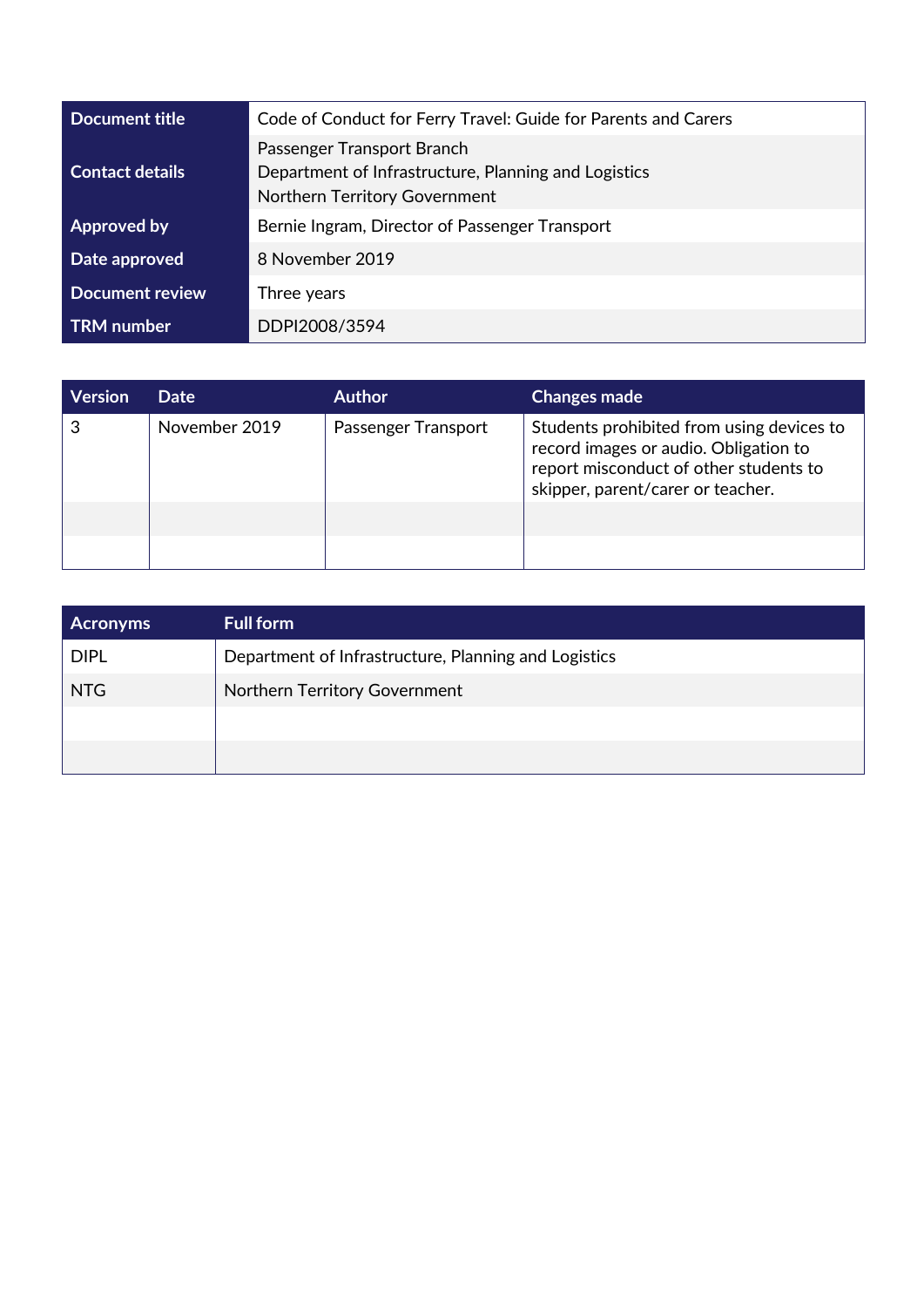# **Contents**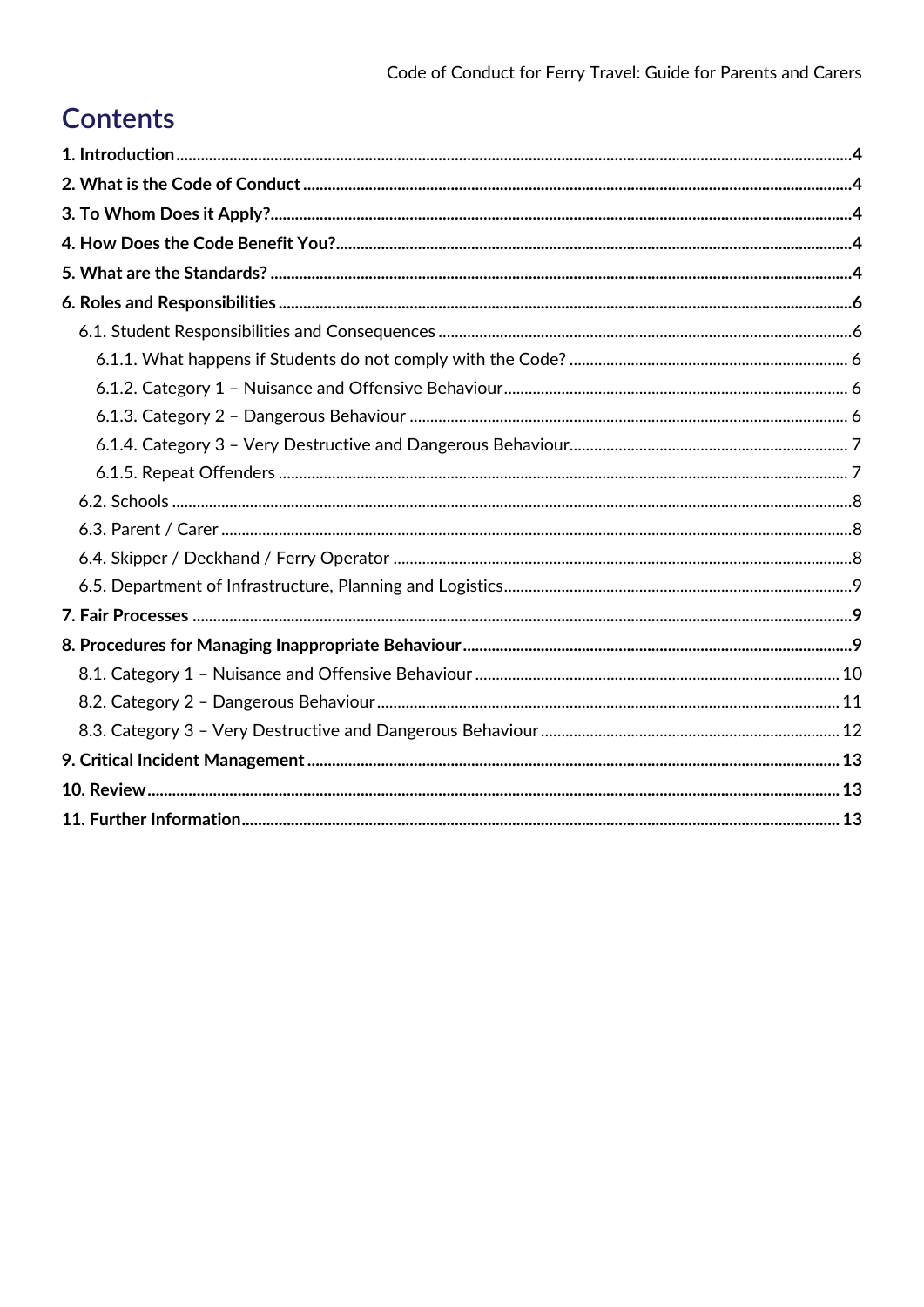# <span id="page-3-0"></span>**1. Introduction**

Most students behave appropriately most of the time. However, inappropriate behaviour by some students can make travel unpleasant for their peers or distract the skipper which may result in damage to the ferry or, in extreme cases, put other ferry occupants at serious risk.

To help ensure that school students behave sensibly and safely on the ferry, the Department of Infrastructure, Planning and Logistics, together with the Department of Education, ferry operator, schools and police, have developed this Code of Conduct.

# <span id="page-3-1"></span>**2. What is the Code of Conduct**

The Code of Conduct for Ferry Travel (the Code) is a set of guidelines for students and parents / carers to follow while travelling to and from school on the ferry. It forms the basis for the specific rules to manage behaviour on the ferry and at the jetty.

It also includes procedures for the ferry operator, skipper and schools to follow.

# <span id="page-3-2"></span>**3. To Whom Does it Apply?**

This Code applies to all students attending primary, middle and secondary schools in the Northern Territory who use the ferry to travel to or from school, or for other school related activities.

For special needs school transport, please refer to the [Transport for Students with Special Needs Policy.](https://education.nt.gov.au/policies/transport-for-students-with-special-needs)

For school bus transport, please refer to the [Code of Conduct for School Bus Travel.](https://nt.gov.au/__data/assets/pdf_file/0010/547624/code-of-conduct-school-bus-travel.pdf)

# <span id="page-3-3"></span>**4. How Does the Code Benefit You?**

The Code sets standards of behaviour and provides an agreed systematic process so that disruptions or inappropriate behaviour by students are dealt with quickly and fairly. It also aims to minimise the number and severity of these disruptions.

# <span id="page-3-4"></span>**5. What are the Standards?**

Parents / carers should discuss these standards with their children so they clearly understand what they should and should not do.

For most students, complying with the Code will not require any change in their current behaviour. By continuing to act in accordance with this Code, students will help ensure that all passengers have a comfortable and safe journey.

Skippers also abide to a Code of Conduct. To provide feedback on the skipper's behaviour, please contact the ferry operator.

The following table lists some of the types of behaviour that are encouraged, and those which are not allowed.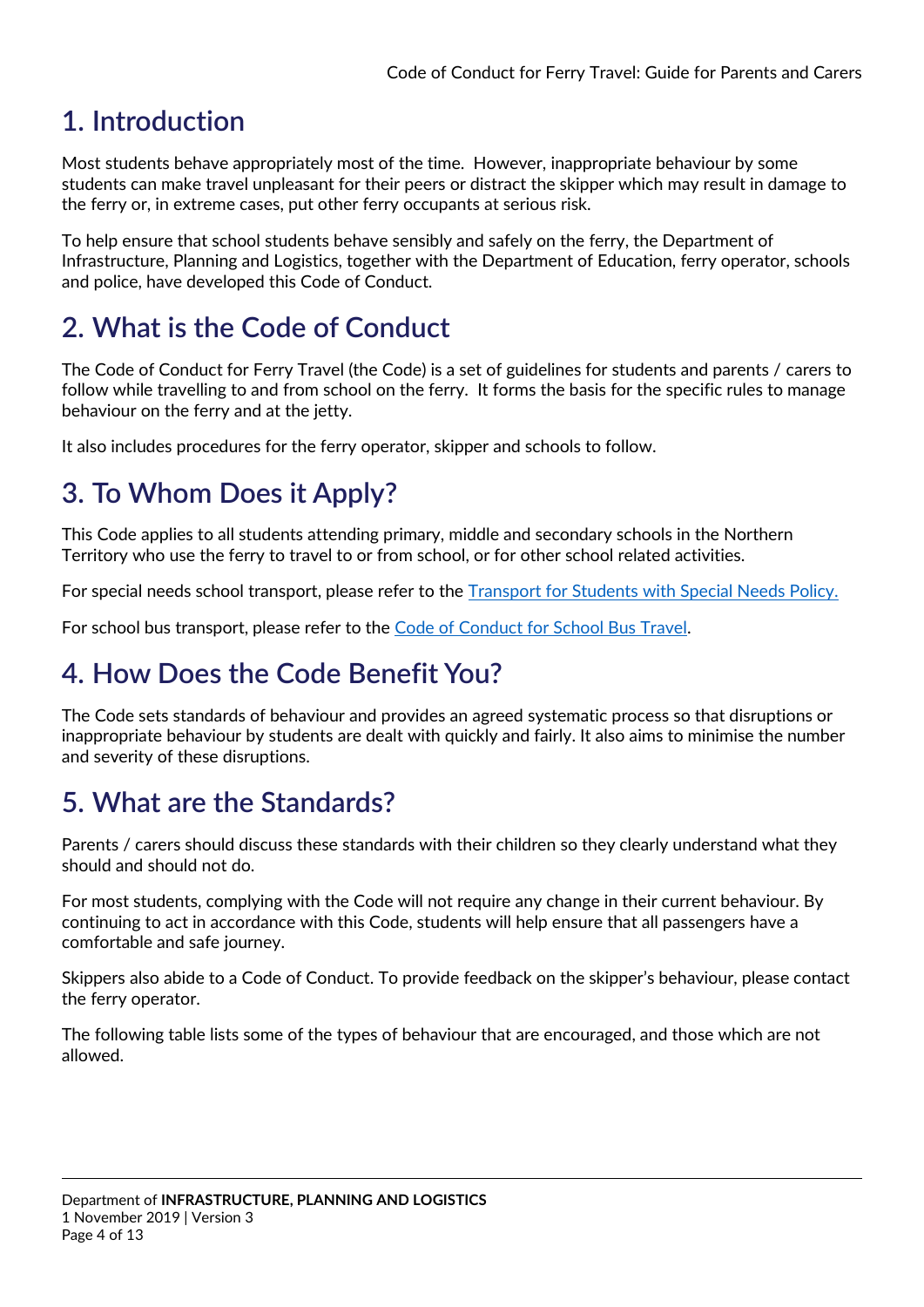| <b>Behaviour</b>                                             | Examples of how to meet the Code of Conduct                                                                                                                                                                                                                                                                                                                                                                                                                                                                                                                                                                                                                                                                                                                                                                                                                                                                                                                                                                                                                                                                                                                                                                                                                                                                                                                                                                                                                                                                                                                                                                                                                                                                                                                                                                                              |
|--------------------------------------------------------------|------------------------------------------------------------------------------------------------------------------------------------------------------------------------------------------------------------------------------------------------------------------------------------------------------------------------------------------------------------------------------------------------------------------------------------------------------------------------------------------------------------------------------------------------------------------------------------------------------------------------------------------------------------------------------------------------------------------------------------------------------------------------------------------------------------------------------------------------------------------------------------------------------------------------------------------------------------------------------------------------------------------------------------------------------------------------------------------------------------------------------------------------------------------------------------------------------------------------------------------------------------------------------------------------------------------------------------------------------------------------------------------------------------------------------------------------------------------------------------------------------------------------------------------------------------------------------------------------------------------------------------------------------------------------------------------------------------------------------------------------------------------------------------------------------------------------------------------|
| Respect other people and<br>property                         | Treat other people and their possessions with respect.<br>$\bullet$<br>Make a seat available to those who may require it, i.e. student who is<br>$\bullet$<br>injured / on crutches.<br>Follow the skipper or deckhand's directions without argument.<br>$\bullet$<br>Do not interfere with ferry property or equipment by marking, removing<br>$\bullet$<br>or damaging them.                                                                                                                                                                                                                                                                                                                                                                                                                                                                                                                                                                                                                                                                                                                                                                                                                                                                                                                                                                                                                                                                                                                                                                                                                                                                                                                                                                                                                                                           |
| Wait for the ferry in an orderly<br>manner                   | Wait well back from the ferry until it stops and allow other passengers to<br>$\bullet$<br>leave the ferry first.<br>Stand quietly without calling out or shouting in an obscene, unruly or<br>$\bullet$<br>aggressive manner.<br>Running along the jetty is not permitted.<br>$\bullet$<br>Wait until instructed to board the ferry.<br>$\bullet$<br>Do not push or shove other passengers.<br>$\bullet$<br>Enter the ferry in a single file.<br>$\bullet$                                                                                                                                                                                                                                                                                                                                                                                                                                                                                                                                                                                                                                                                                                                                                                                                                                                                                                                                                                                                                                                                                                                                                                                                                                                                                                                                                                              |
| While on the ferry, conduct<br>yourself in an orderly manner | Students must:<br>Always follow instructions from the skipper or deckhand about safety on<br>$\bullet$<br>the ferry.<br>Produce your Student ID card on request by a skipper or deckhand /<br>$\bullet$<br>ferry operator, Transit Officer or Police Officer.<br>Sit properly on a seat inside the ferry cabin or in the allocated seat if<br>$\bullet$<br>directed by the skipper.<br>Store school bags under the seat.<br>Speak quietly and do not create unnecessary noise.<br>$\bullet$<br>Students must not:<br>Bully, harass or intimidate other ferry occupants. If incident/s occurs,<br>$\bullet$<br>inform the skipper or deckhand as soon as possible.<br>Carry dangerous items (such as knives etc).<br>٠<br>Vandalise the ferry or other students' property.<br>٠<br>Interfere with the driving controls, emergency exits or switches.<br>$\bullet$<br>Place feet on or stand on the seats.<br>$\bullet$<br>Fight, spit or use offensive language.<br>٠<br>Throw any article around or from the ferry.<br>Leave rubbish on the ferry or at the jetty.<br>Consume food or drink (other than water from a sealable container)<br>$\bullet$<br>without permission of the skipper.<br>Play audible music (loud music that may distract the skipper) without<br>$\bullet$<br>permission of the skipper or deckhand.<br>Smoke.<br>$\bullet$<br>Put any part of their body outside the ferry.<br>$\bullet$<br>Use a mobile phone or another device of any description, to film,<br>$\bullet$<br>photograph or otherwise obtain image or audio of other passengers,<br>drivers or their surroundings either inside or external to the vehicle.<br>Possess, discuss or distribute any material that may be considered<br>$\bullet$<br>inappropriate or offensive (for example material of a violent or sexually<br>explicit nature). |
| When leaving the ferry, do so in<br>an orderly manner        | Wait until the ferry stops before moving to get off.<br>٠<br>Leave the ferry in a quiet and orderly fashion.<br>٠<br>Do not run or push other people on the jetty.<br>$\bullet$                                                                                                                                                                                                                                                                                                                                                                                                                                                                                                                                                                                                                                                                                                                                                                                                                                                                                                                                                                                                                                                                                                                                                                                                                                                                                                                                                                                                                                                                                                                                                                                                                                                          |
| In case of an emergency,<br>breakdown or rough seas          | Follow the skipper or deckhand's instructions.<br>$\bullet$                                                                                                                                                                                                                                                                                                                                                                                                                                                                                                                                                                                                                                                                                                                                                                                                                                                                                                                                                                                                                                                                                                                                                                                                                                                                                                                                                                                                                                                                                                                                                                                                                                                                                                                                                                              |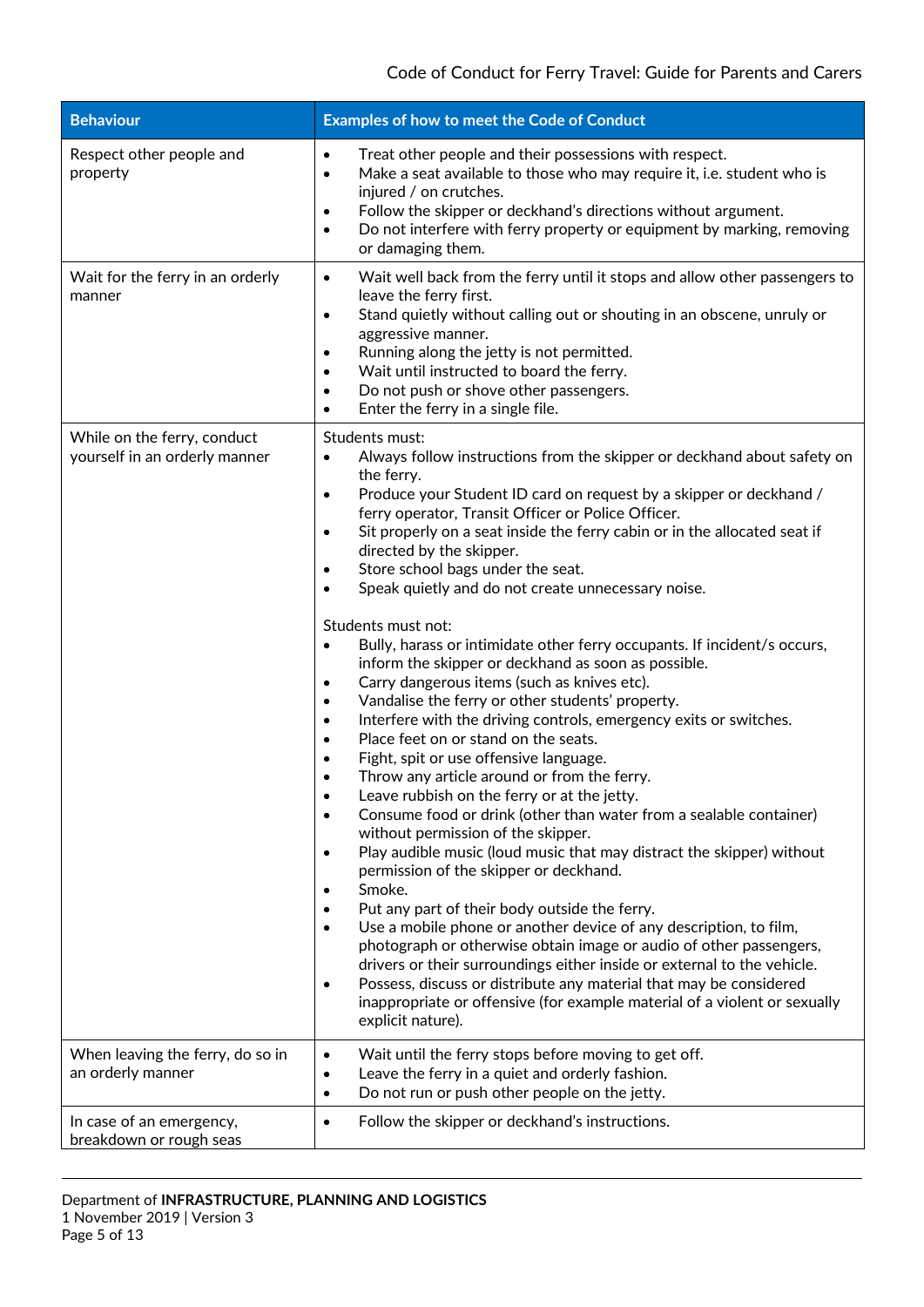# <span id="page-5-0"></span>**6. Roles and Responsibilities**

Parents / carers must be confident that their children are able to safely travel on ferries independently and abide by the Code.

Middle and Secondary School students should carry and present their valid identification in order to receive free travel if they are not travelling in school uniform.

### <span id="page-5-2"></span><span id="page-5-1"></span>**6.1. Student Responsibilities and Consequences**

### **6.1.1. What happens if Students do not comply with the Code?**

To promote consistency and fairness in responding to students who do not follow the Code, inappropriate behaviour has been divided into three categories of seriousness.

There are various actions that may be taken if a student does not follow the Code. These range from a warning, banning of travel, or possible civil or police action.

The following factors will be taken into consideration when categorising the breaches of the Code:

- the threat to the safety of passengers on the ferry and the nature of the incident;
- the seriousness of the breach:
- the age of the student; and
- whether the breach was the first or one of a series of incidents about which the student had been previously cautioned.

### <span id="page-5-3"></span>**6.1.2. Category 1 – Nuisance and Offensive Behaviour**

This includes behaviour that may be irritating or unpleasant but is not physically dangerous. Examples include, but are not limited to:

- failing to show student identification card upon request;
- supplying a false name or no name when requested;
- failing to report observations of breaches of this Code to a person of authority (e.g. a parent/carer, teacher or the skipper/deckhand);
- eating and drinking on the ferry (other than water from a sealable container) without the permission of the skipper or deckhand; or
- using offensive body language (i.e. swearing or racist language).

Such behaviour will result initially in a written warning being forwarded to the school by the ferry operator. Repeated offences may lead to a ban on the student travelling for up to five school days.

### <span id="page-5-4"></span>**6.1.3. Category 2 – Dangerous Behaviour**

This includes behaviours where there may be some physical danger to individuals or assets, including but not limited to:

- distracting the skipper or deckhand by persistent noise (i.e. yelling and shouting);
- climbing over the top of the seats;
- spitting:
- bullying, harassing and intimidating other passengers;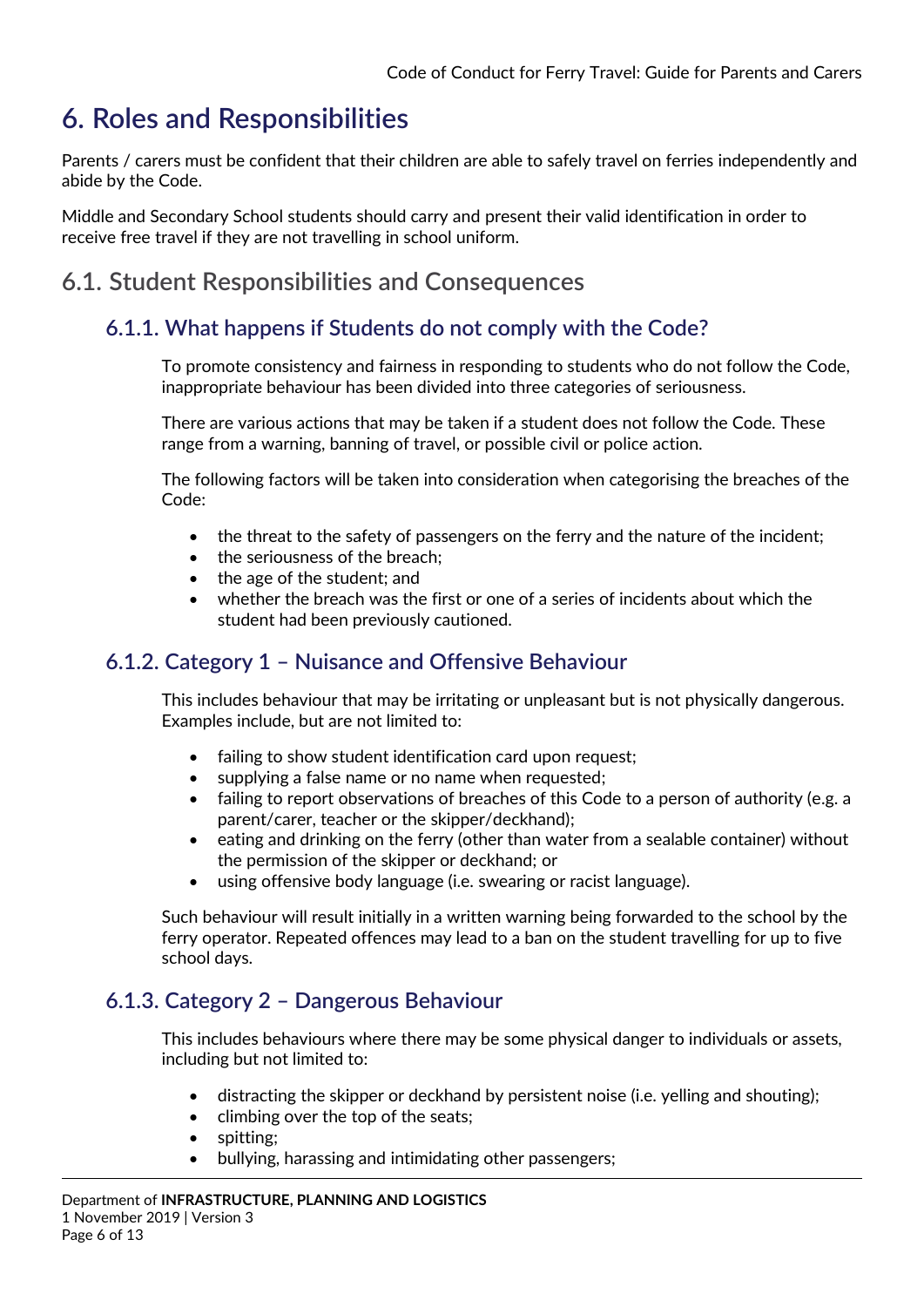- using electronic devices to record visual or audio recordings or for inappropriate or offensive material;
- damaging other students property;
- allowing any part of their body to protrude from the ferry while it is in motion;
- standing or sitting on the steps or in areas that are not set aside for standing;
- refusing to sit down:
- moving about the ferry while it is in motion;
- swinging on handrails:
- throwing objects inside or outside the ferry;
- deliberately stopping others from getting off the ferry;
- group inappropriate behaviour (i.e. yelling and shouting, throwing objects etc);
- refusing to obey reasonable instructions from the skipper or deckhand; or
- verbally threatening the skipper or deckhand.

Such behaviour may result, with no warnings given to a ban on the student travelling for up to 10 school days.

### <span id="page-6-0"></span>**6.1.4. Category 3 – Very Destructive and Dangerous Behaviour**

This includes behaviours that are very dangerous or destructive, including, but not limited to:

- fighting;
- smoking:
- using matches or lighter;
- carrying dangerous items (i.e. knives etc);
- pushing other passengers;
- deliberately interfering with the driving controls, emergency exits or switches;
- destruction of ferry operator property (i.e. breaking windows, slashing seats); or
- physically attacking the skipper or deckhand.

Such behaviour will result, with no warnings given, in an immediate ban on ferry travel for 10 school days, while a decision is made by the ferry operator about the duration of a longer term ban, or possible civil or Police action.

The cost of repair of damage to a bus operator's property may be sought from the student's parent / carer.

### <span id="page-6-1"></span>**6.1.5. Repeat Offenders**

Where a student has been a repeat offender (i.e. three periods of banned ferry travel within a 12 month period) the Department of Infrastructure, Planning and Logistics Director Passenger Transport (or a representative) will meet with the ferry operator, school principal, parent / carer and school based constable to review the appropriateness of a travel ban of up to 12 months.

The ferry operator and school principal may need to consider if the student's return to the ferry is conditional on the parent / carer, student and ferry operator signing a written behaviour management agreement setting out conditions for travel. If the student breaches the agreement, then refusal of travel is immediate.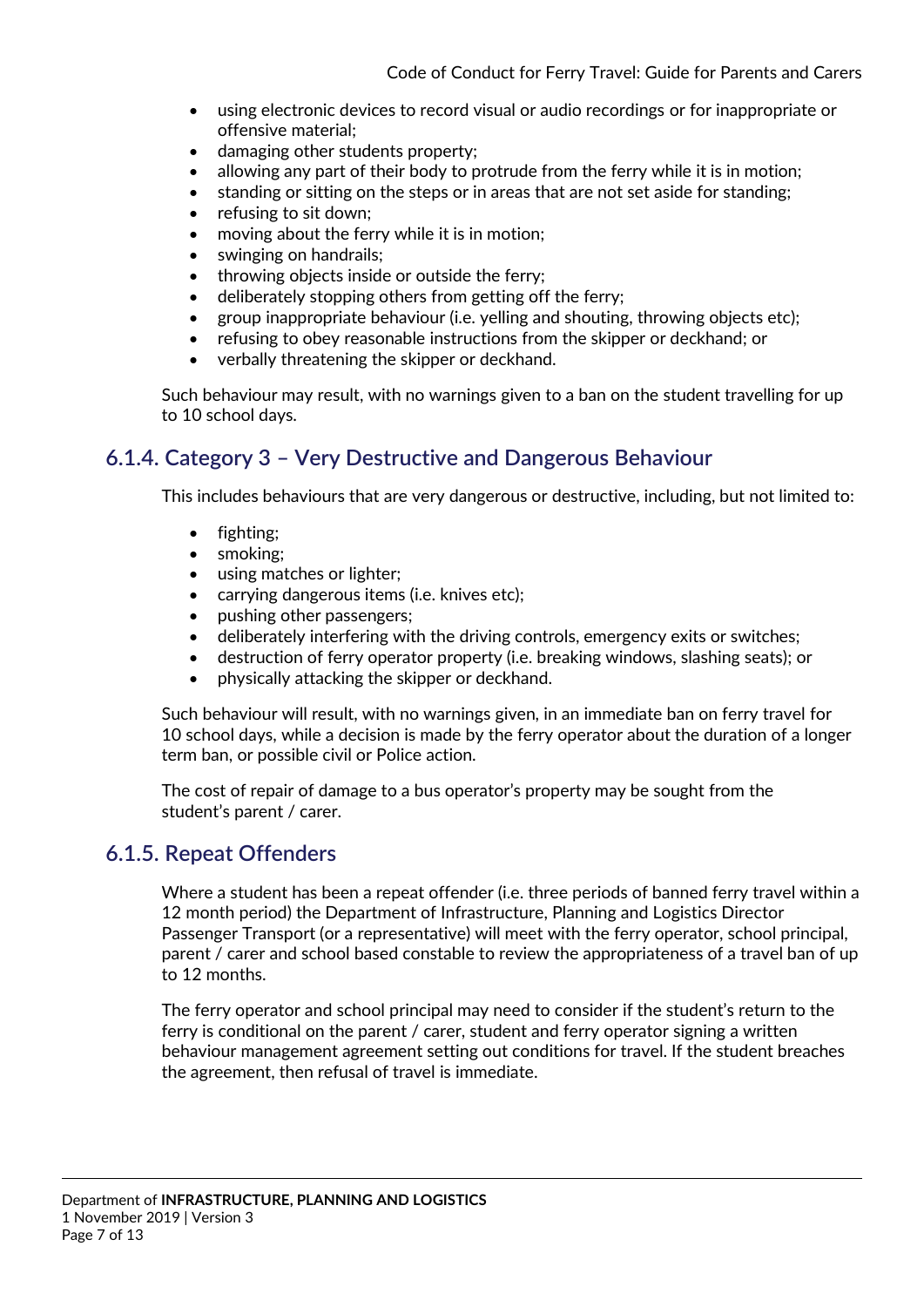### <span id="page-7-0"></span>**6.2. Schools**

Schools and school principals play a key role in advising students of their responsibilities and the consequences of breaching the Code.

School principals are responsible for contacting the parents / carers of children who have received warning or banning letters, and informing them that such letters have been received. If the parent / carer is unable to be contacted prior to the commencement date of the ban, the school must advise the ferry operator.

Schools can also assist by:

- ensuring the school community is aware of the Code and how to access it;
- communicating with students about the importance of adhering to the Code; and
- providing assistance in managing breaches of the Code in consultation with the relevant ferry operator and parent / carer.

### <span id="page-7-1"></span>**6.3. Parent / Carer**

Parents / carers have responsibility for the behaviour of their children. Accordingly, they should:

- ensure their child understands the Code and is competent to travel independently on the ferry;
- if requested, attend a meeting with the appropriate stakeholder/s to discuss their child's inappropriate behaviour and its consequences if the child's behaviour has breached the Code;
- contact the ferry operator to discuss matters regarding their child's school ferry travel. It is not appropriate for parents / carers to discuss these matters with the skipper or deckhand;
- recognise that if their child is refused travel, they will need to make alternative travel arrangements and meet any costs for such transport;
- understand they may be required to afford restitution in cash or kind to cover costs incurred by damage to ferry property, equipment, the jetty and signs; and
- realise that a record of a student's inappropriate behaviour will be kept on file.

### <span id="page-7-2"></span>**6.4. Skipper / Deckhand / Ferry Operator**

Skipper's and deckhand's are responsible for the general operation of the ferry including:

- complying with all legal requirements of the relevant legislations and Code;
- treating all students with respect;
- providing reasonable directions to ensure the safety and comfort of the students; and
- contacting the ferry operator for clarification of correct procedures if there is any uncertainty in relation to student inappropriate behaviour.

When a student breaches the Code the skipper / deckhand shall:

- 1. advise the student that their behaviour was inappropriate;
- 2. try to obtain the student's name and school;
- 3. advise the student that they will be reported to the ferry operator and their behaviour will be investigated; and
- 4. record the incident and pass this information onto the ferry operator, which will then make a determination of the appropriate action.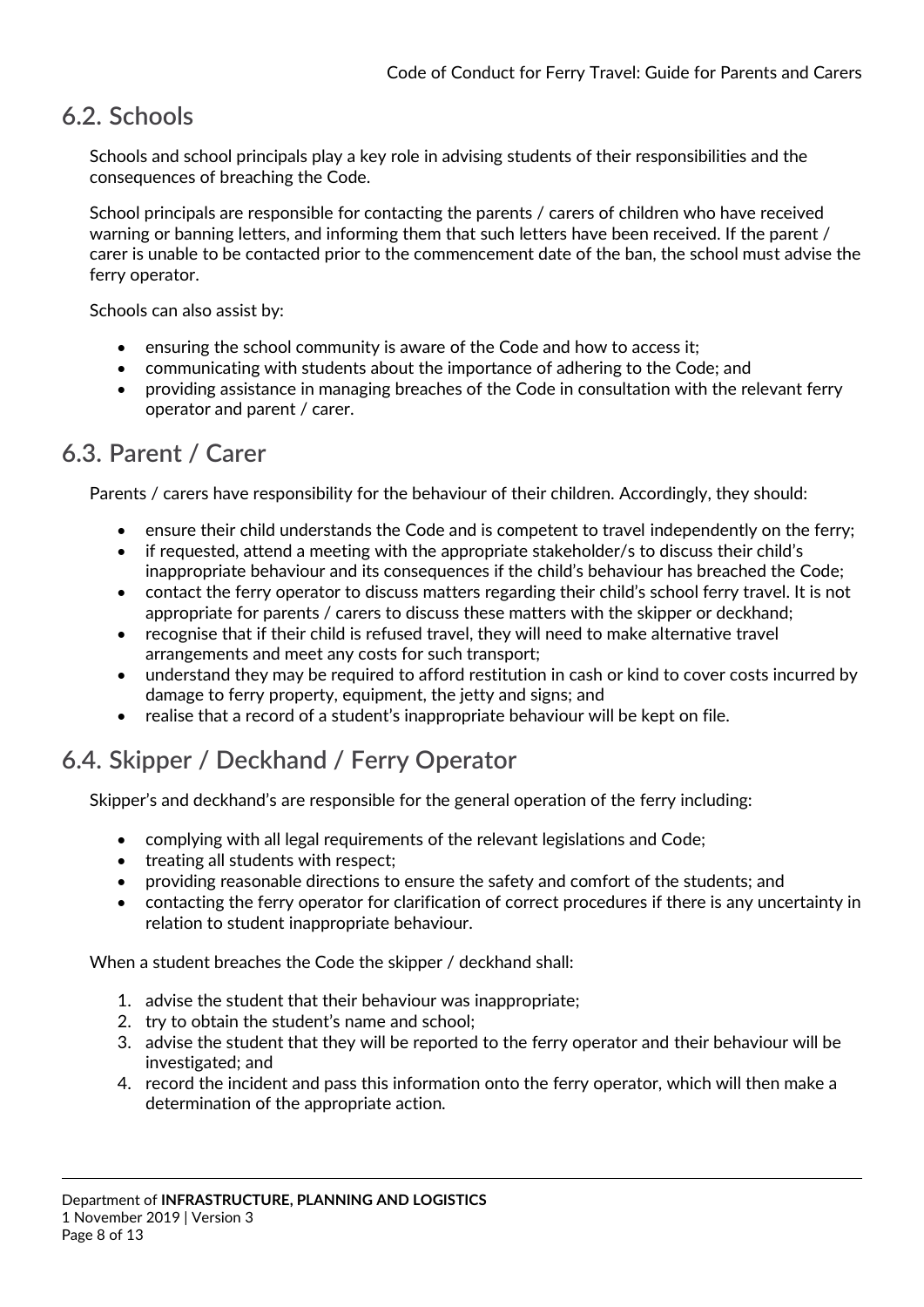### <span id="page-8-0"></span>**6.5. Department of Infrastructure, Planning and Logistics**

The Passenger Transport Branch of the Department of Infrastructure, Planning and Logistics has overall administrative responsibility for public transport in the Northern Territory. The Division has responsibility for developing the Code of Conduct for Ferry Travel in consultation and conjunction with schools, Department of Education, ferry operators, parent groups, NT Police and non-government organisations.

# <span id="page-8-1"></span>**7. Fair Processes**

Students will only be refused travel after the ferry operator has informed the school principal in line with the Procedures for Managing Inappropriate Behaviour Amongst School Children Travelling on Ferries in the NT.

If parents / carers have any questions about decisions taken by the skipper or deckhand in responding to breaches of the Code, they should take the matter to the ferry operator. If parents / carers remain dissatisfied with the ferry operator's decision, they may contact the Passenger Transport Branch and request a review of the decision.

# <span id="page-8-2"></span>**8. Procedures for Managing Inappropriate Behaviour**

Skippers and deckhands are responsible for the safe carriage of students travelling to and from school on the ferry. In cases of student inappropriate behaviour, the skipper or deckhand will follow these procedures.

Depending on the nature of the inappropriate behaviour, this may involve simply cautioning the student on the spot, formally recording the inappropriate behaviour as part of the skipper's / deckhand's own record, or immediately reporting the incident to the ferry operator for follow up, which may lead to a ban on school ferry travel.

For most students, complying with the Code of Conduct for School Ferry Travel will not require any change in their current behaviour. By continuing to act in accordance with this Code, students will help ensure that all passengers have a comfortable and safe journey.

Flowcharts displaying procedures for each of the three categories of behaviour are set out on the following pages.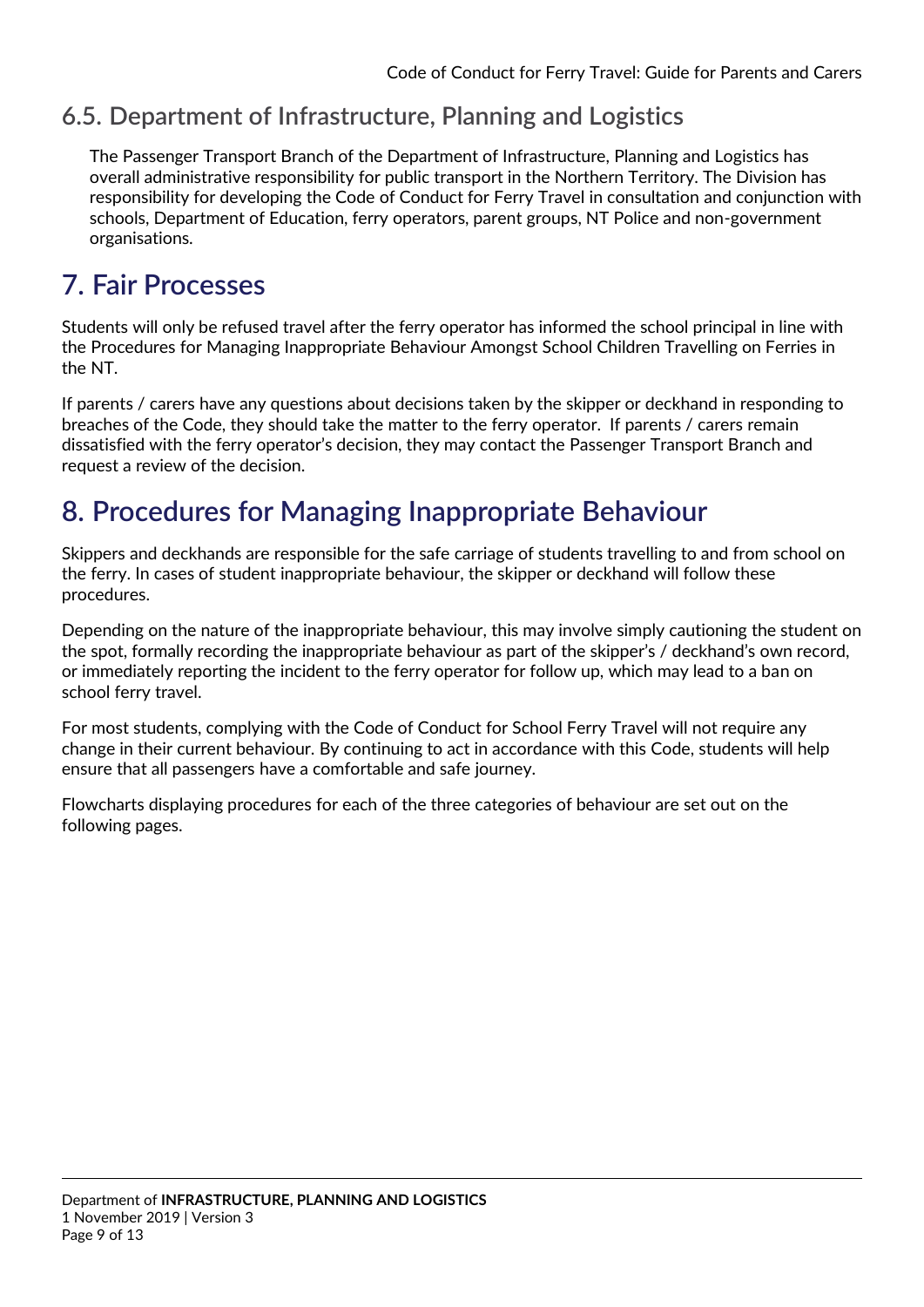### <span id="page-9-0"></span>**8.1. Category 1 – Nuisance and Offensive Behaviour**

<span id="page-9-1"></span>

#### **FERRY OPERATOR:**

- Advises parent/carer of written warning letter issued to student within two days.
- **Advises the ferry operator if the warning or banning has not been received by the parent/carer.**
- If no parent/carer can be contacted, refer to school principal who will discuss the matter with the ferry operator to determine the most appropriate action. Note: in these circumstances, if it should be determined that a student poses an unacceptable risk to themselves or other ferry users, the banning notice may proceed while the school continues to attempt to contact parents/carers.

#### **FERRY OPERATOR, SKIPPER OR DECKHAND:**

- After a period of two school days after the banning, carriage from the jetty will not be offered.
- Should the student attempt to board the ferry the operator will contact the school to have the ban enforced.
- **Operator advises Passenger Transport Branch of action taken.**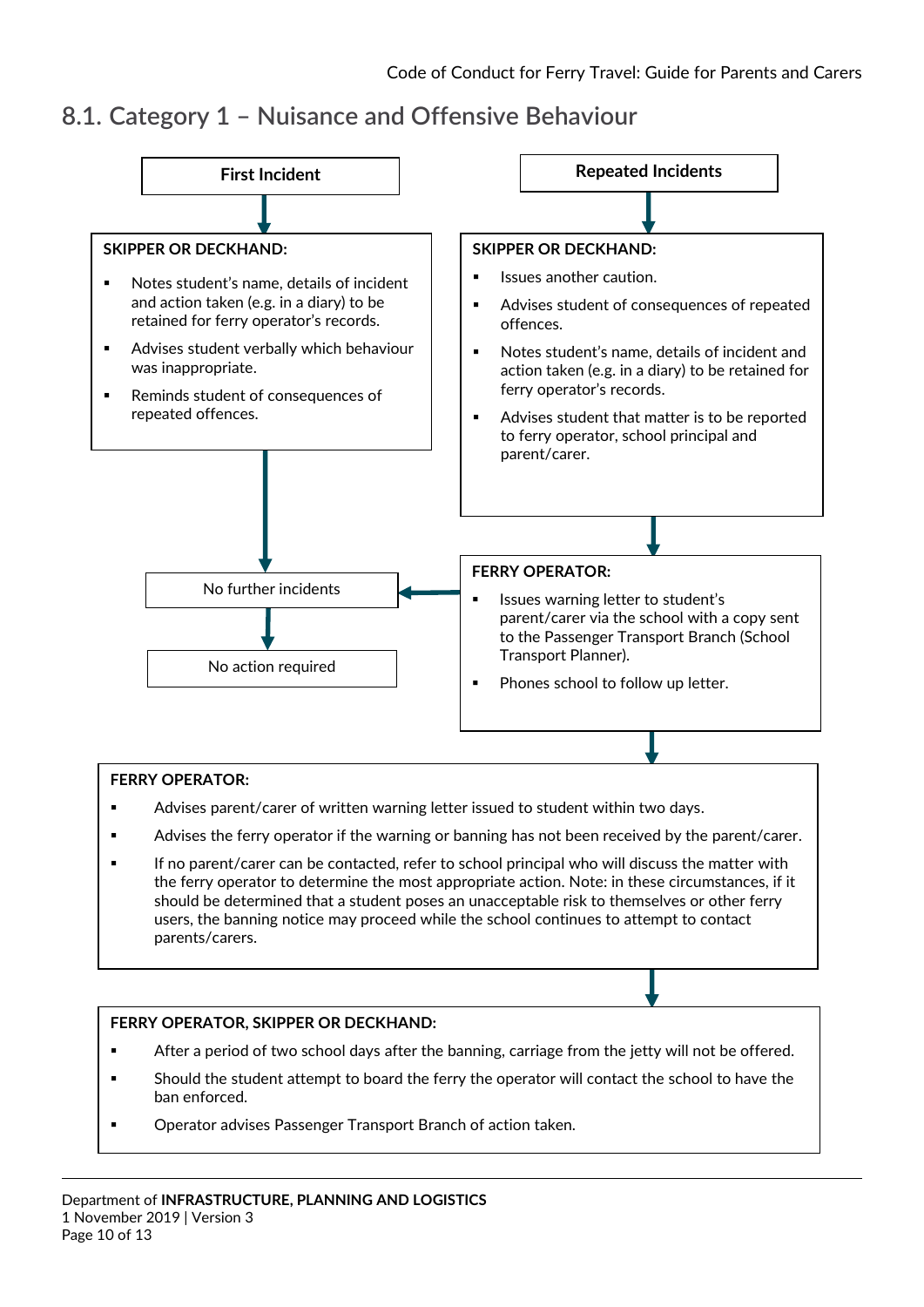### **8.2. Category 2 – Dangerous Behaviour**

#### **1.1.1. SKIPPER or DECKHAND:**

- Issues another caution.
- Advises student of consequences of repeated offences.
- Notes students' name, details of incident and action taken (e.g. in a diary), to be retained for ferry operators' records.
- Advises student that the matter is to be reported to ferry operator, school principal and parent/carer.
- Advises ferry operator of students' name and details.

#### **FERRY OPERATOR:**

- Issues written warning/banning letter to students' parent/carer via the school with a copy sent to the Passenger Transport Branch (School Transport Planner).
- Phones school to follow up letter.

#### **SCHOOL:**

- Advises parent/carer of written warning/banning letter issued to student within two days.
- Advises the ferry operator if the warning or banning has not been received by the parent/carer.
- If no parent/carer can be contacted, refer to school principal who will discuss the matter with the ferry operator to determine the most appropriate action.

Note: In these circumstances, if it should be determined that a student poses an unacceptable risk to themselves or other ferry users, the banning notice may proceed while the school continues attempts to contact parents/carers.

#### **FERRY OPERATOR:**

- **After a period of two school days, carriage from the school will not be offered.**
- Should the student attempt to board the ferry the operator will contact the school to have the ban enforced.
- **Operator advises Passenger Transport Branch of action taken.**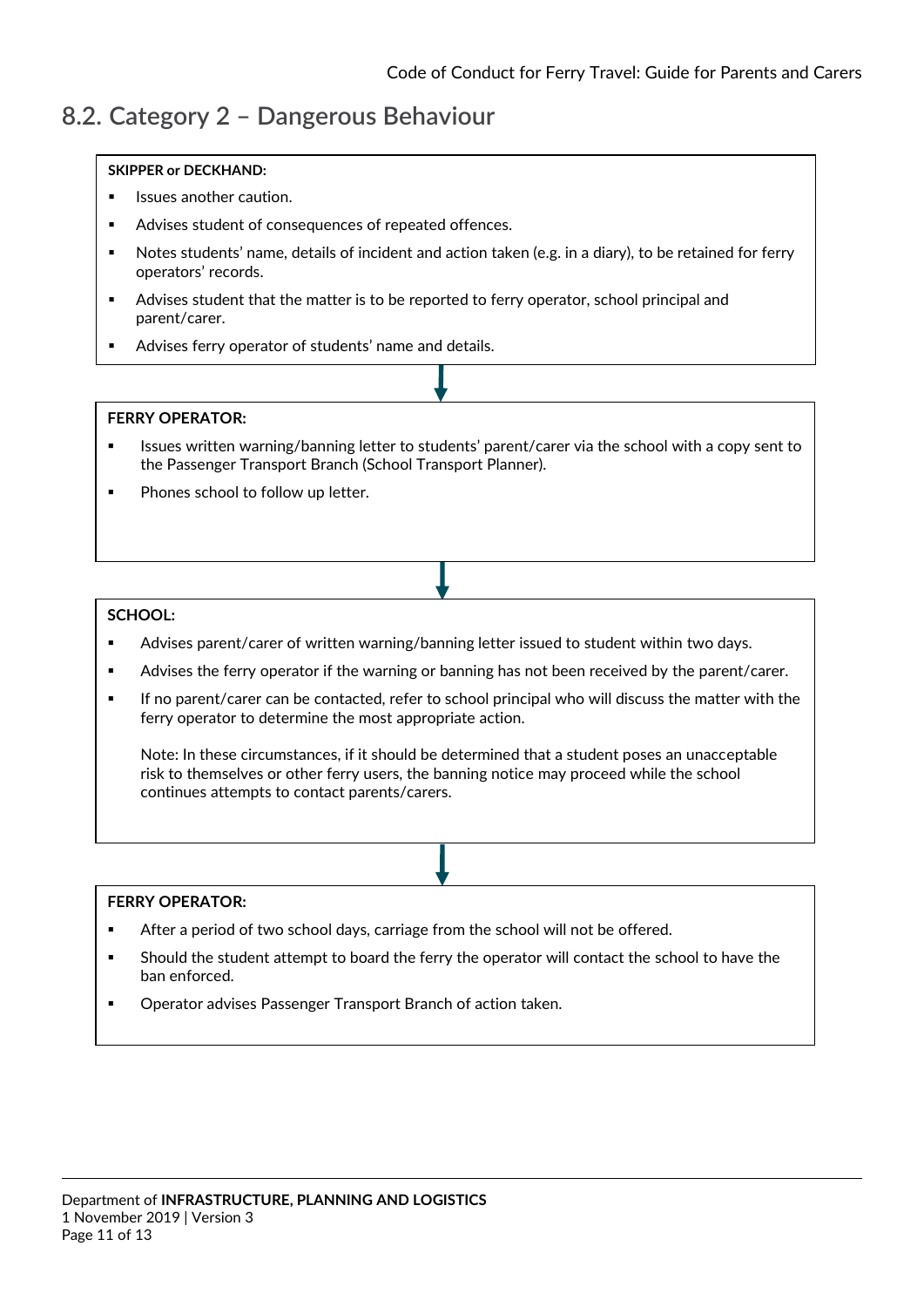### <span id="page-11-0"></span>**8.3. Category 3 – Very Destructive and Dangerous Behaviour**

#### **SKIPPER or DECKHAND:**

#### Very Destructive

- **Reports matter to ferry operator.**
- **1.**<br>■ Notes student's name, details of incident and action taken (e.g. in a diary), to be retained for ferry → operator's records.
- Advises student that the matter is to be reported to ferry operator, school principal and parent/carer.

#### Dangerous Behaviour

- Takes all reasonable measures to ensure safety of passengers (in an extreme emergency, contact Police and follow Police instructions).
- Reports matter to ferry operator.
- Notes students' name, details of incident and action taken (e.g. in a diary), to be retained for ferry operators' records.
- Advises student that the matter is to be reported to ferry operator, school principal and parent/carer.

#### **FERRY OPERATOR:**

Very Destructive

- Issues written banning letter to students' parent/carer via the school with a copy sent to the Passenger Transport Branch (School Transport Planner).
- Phones school to follow up letter.

#### Dangerous Behaviour

- Immediately advises Transit Officers, Police and principal. Please refer to the Passenger Transport Branch's Transit Safety Standard Operating Procedures (section on dealing with youth) for further information or contact the School Transport Planner on 8924 7845.
- Issues banning letter to student's parent/carer via the school with a copy sent to the Passenger Transport Branch (School Transport Planner).
- In consultation with school and parent/carer, determines longer-term period that student will be refused travel.

#### **SCHOOL:**

- Immediately advises parent/carer of banning letter issued to student.
- Advises the ferry operator if banning has not been received by the parent/carer.
- <span id="page-11-1"></span> If no parent/carer can be contacted, refer to school principal who will discuss the matter with the ferry operator to determine the most appropriate action. Note: In these circumstances, if it should be determined that a student poses an unacceptable risk to themselves or other ferry users, the banning notice may proceed while the school continues attempts to contact parents/carers.